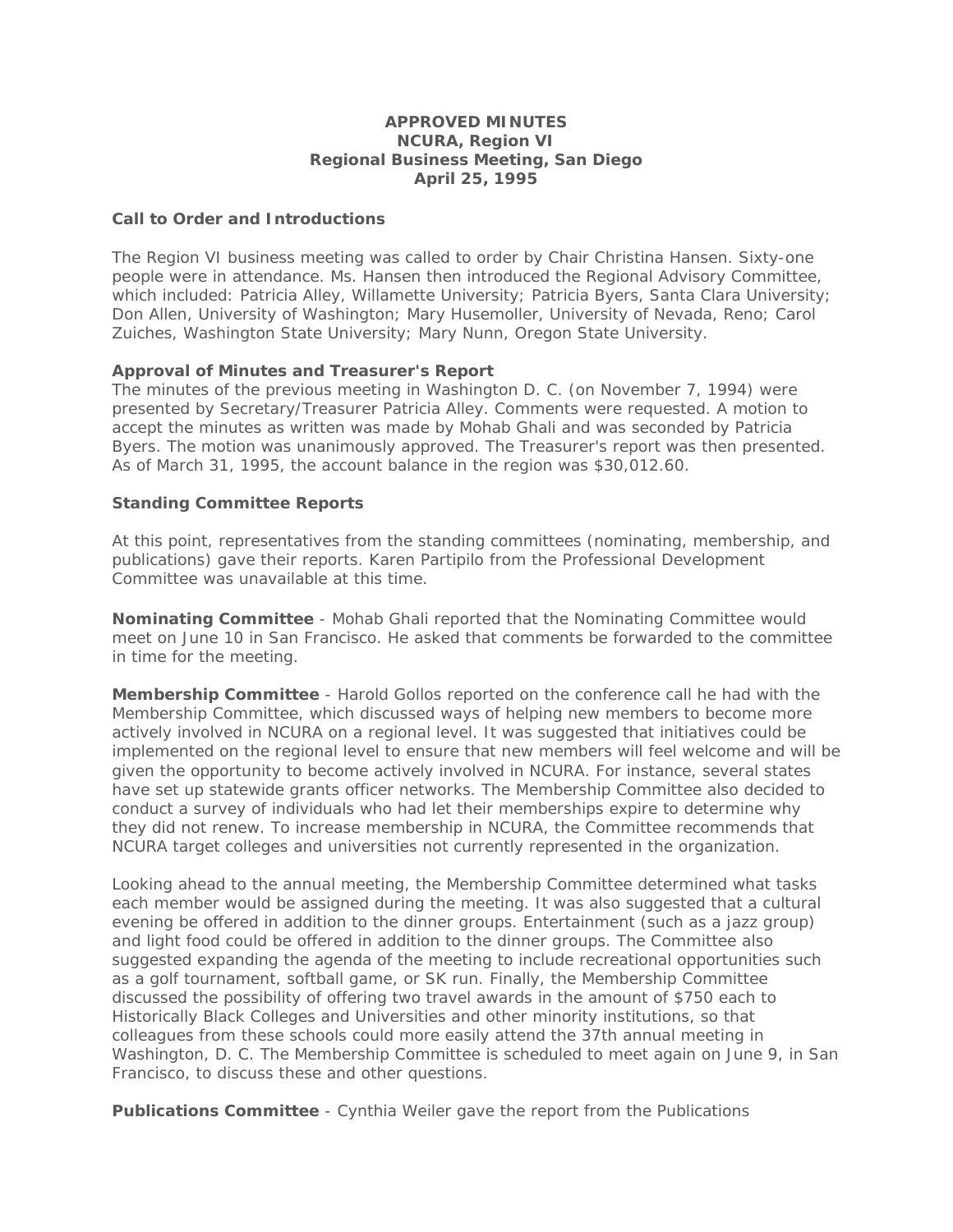Committee, her last before retiring from the University of San Diego. According to Chair Milt Cole, the publications of *Fundamentals II* is expected at "any time." An announcement on the Post- Award volume is also expected in May. The Research Administration outline is in place; it should be completed in June. By summer, the Indirect Cost primer, written by Andy Rudczynski, should also be available. *Bioethics* is projected to be ready by fall. *Fundamentals I* and *Sub-Contracting* are permanently available. The Committee is continually looking for new ideas for the *NCURA Newsletter*, as well as *Research Management Review*. Members are encouraged to submit articles for publication. Finally, Ms. Weiler introduced her replacement on the Publications Committee, Susan Tank Lesser, who will complete the remainder of Ms. Weiler's term.

# **Travel Awards**

Ms. Hansen then introduced the winners of the 1995 Travel Awards to the Regional Meeting, Karen Oakes, from California Polytechnic State University in San Luis Obispo, and Margaret Brasch, from California State University, San Bernardino.

# **Site Selection for 1997 Regional Meeting**

The fifth item on the agenda (site selection for the 1997 regional meeting) was postponed until Region VII could joint Region VI for a slide presentation at the end of the meeting. Ms. Hansen asked if the members of Region VI wanted to continue to share the regional meeting time with Region VII; there were no opposing opinions in response. Possible meeting sites in Region VII for the 1997 meeting include Santa Fe, New Mexico; Coeur d'Alene, Idaho; and Jackson Hole, Wyoming. Mary Husemoller and Mary Nunn volunteered to work on a site selection committee for the 1997 meeting. In 1998, the spring meeting will again occur in Hawaii, on a four-year rotation.

# **Site Selection Committee for 1996 Meeting**

Jeff Knorr then introduced the site selection committee for the 1996 meeting, Albert Cuisinot and Barbara Hastings. The Hyatt Regency in Monterey was chosen, among three possibilities (Hyatt Regency, Doubletree, and Monterey Plaza). Its campuslike setting, with a golf course, tennis court, two swimming pools, exercise room, and "Camp Hyatt" for the children of guests offers a wide range of activities for NCURA members and their families, both three days before and after the meeting dates (April 21 -23). The Monterey Bay Aquarium is also close to hand, as is Asilomar State Beach, Pebble Beach, Carmel, and the Carmel Mission, to name only a few local tourist attractions. Ms. Hansen requested volunteers to work on the Program Committee, which will meet during the national meeting in November. Hal Gollos, Cece Manoochehri, Cary Thomas, Birute Vileisis, and Geri Walker volunteered their help.

#### **Other Business**

At the end of the meeting, it was announced that Region VII had agreed to meet "in perpetuity" with Region VI, a proclamation that was greeted warmly by Region VI members.

# **Adjournment**

There being no new business, the meeting was adjourned with a slide presentation of the Monterey Bay area, conference site, and local attractions, in preparation for the spring regional meeting in 1996.